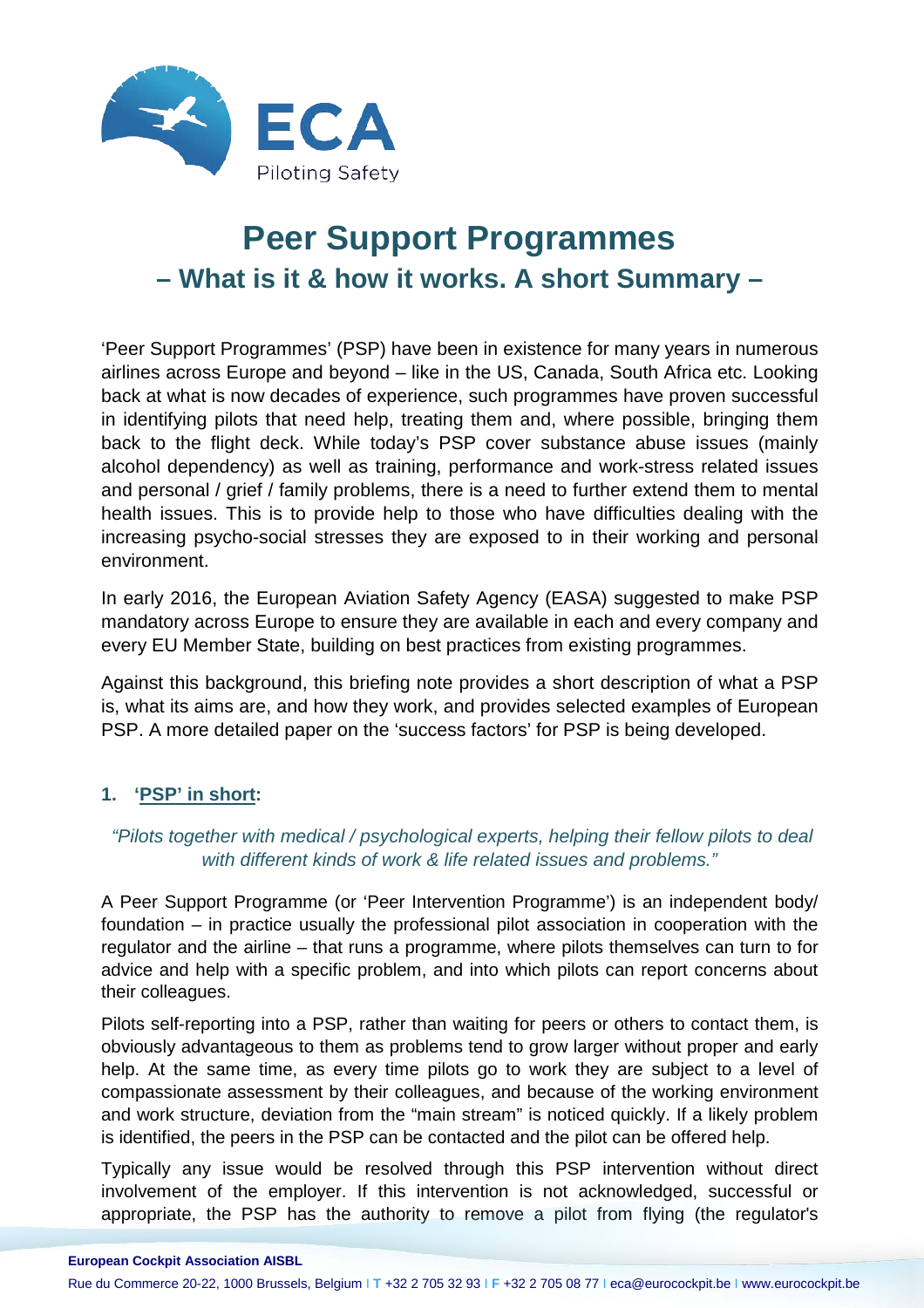medical staff would sit within the Programme at this level), though still without the employer getting to know any details or take any action.

If intervention and treatment is successful after this, the pilot is returned to flying without discriminatory or punitive action from the employer. It is up to the relevant experts within the PSP body to decide when and whether this happens.

Ultimately, if a pilot will not accept help or cannot be successfully treated, the regulator can be asked to withdraw his/her medical. However, even here – if the PSP were run in conjunction with responsible and appropriate Loss of Licence insurance or ill health pension provision – it would not destroy anyone's livelihood. Removing financial jeopardy in this way is very important as it means the pilot community can buy into the concept, and ultimately it encourages pilots to self-report, or peer-report, rather than cover up to protect a career or the 'ability to pay the mortgage'.

The concept has been around for years  $-$  in Europe, the US, and elsewhere  $-$ , is well developed, and benefits from support within the medical community.

#### **2. EASA's view on PSP**

Excerpt from EASA's Germanwings Task Force [Report](http://ec.europa.eu/transport/modes/air/news/doc/2015-07-17-germanwings-report/germanwings-task-force-final-report.pdf) (07/2015):

Pilots work as part of a crew where they interact with other pilots as part of their daily duties. Most of this time is spent in the cockpit of an aircraft, by definition a closed space where close human interaction is unavoidable. The fact that the work is very proceduralised, with checklists, call outs and structured decision making, can allow for the recognition of issues. Pilot relationships with peers are easily formed and this often permits an understanding and insight that others in the organisation do not have access to.

A number of organisations have been able to make use of this by setting up peer support groups, usually with the involvement of crew representation bodies or professional pilot associations.

Peer support structures provide individuals a place to turn to in order to share their issues with trusted peers in as close to a non-threatening environment as possible, with the knowledge that fellow pilots are likely to help rather than immediately seek to penalise a colleague. The structures also enable organisations to more easily approach individuals that display behavioural or other issues via their peers. As a last resort, reporting systems may be used in case of identified unresolved perceived safety issues. A well organised support system may prevent mental or personal issues from becoming a greater liability to both the individual's career and the organisation's safety performance.

Peer support and reporting systems, however, present significant implementation challenges. For these programmes to work, mutual trust between the flight crews and hierarchical structures of the operator is necessary. The crew needs to be assured that mental health issues will not be stigmatised, concerns raised will be handled confidentially and appropriately, and that the pilot will be well supported with the primary aim to allow him/her to return to the flight deck. Organisations must foster the development of these systems by integrating them into the organisation's daily way of working. […]

The implementation of pilot support systems may benefit from being the result of a joint initiative from both the operator and a pilot association, contributing to buy-in from pilots. The systems need to be clear and transparent and be endorsed at senior management levels. It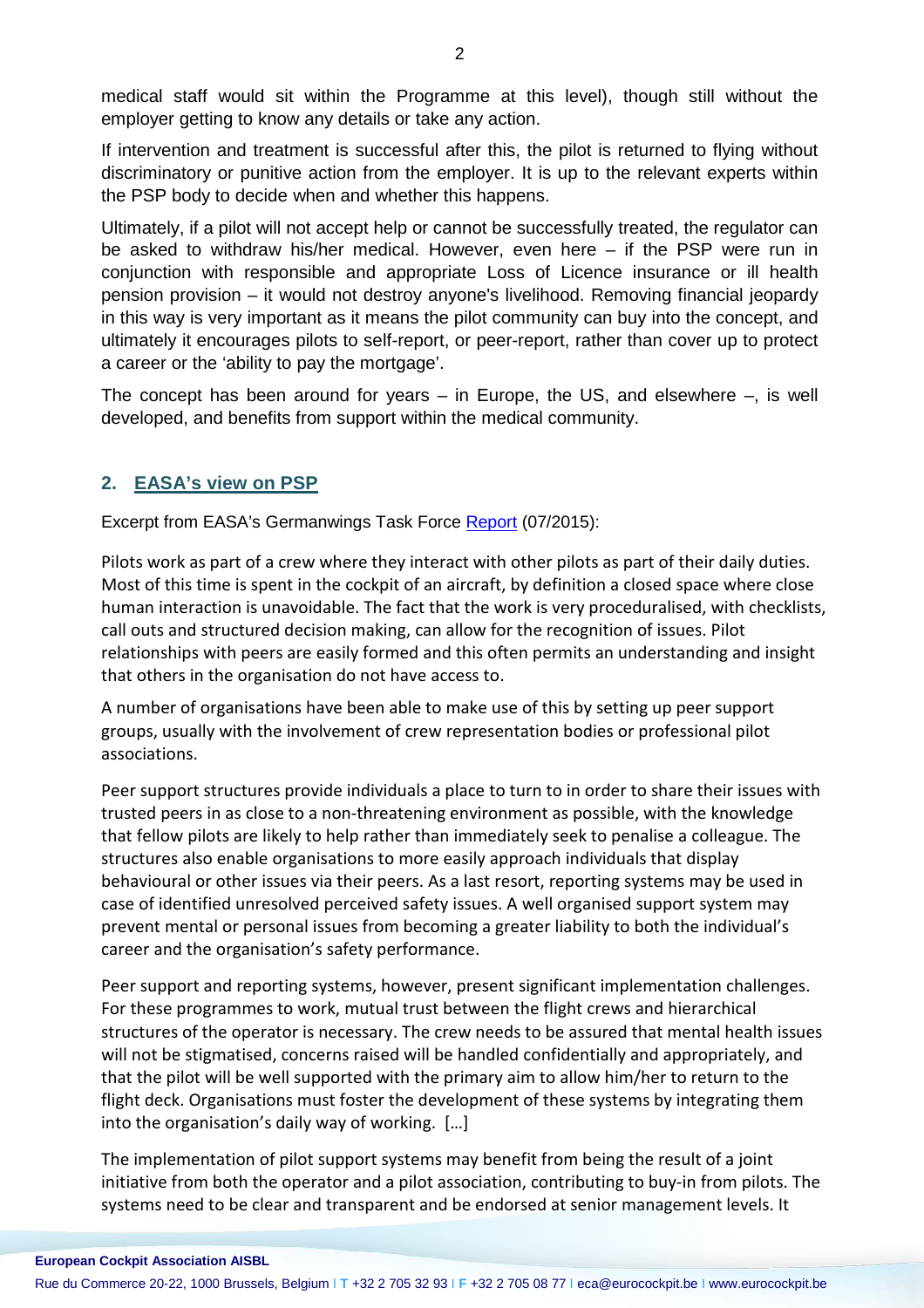needs to provide for a very high degree of confidentiality and data protection, which does not exclude that action is taken to address safety concerns. The Task Force notes that pilot support systems and the related necessary structures, policies and procedures are implemented within the organisation Safety Management System to ensure a proactive and integrated approach.

This approach goes beyond the classical compliance with prescriptive regulations to a systematic approach to managing safety, where risks are managed to an acceptable level.

A number of related aspects need to be taken into account:

- − The support of the regulators must be secured. Oversight authorities should understand and support the organisation's approach to pilot support, including showing restraint before prematurely revoking licences from individuals that openly seek assistance.
- − The connection between different reporting systems should be ensured. The reporting loop should be closed to ensure that the actors in the system, including the oversight authorities, get access to information needed to make an informed decision, notably in critical cases.
- − Requirements should be adapted to different organisation sizes and maturity levels, and should provide provisions that take into account the range of pilot contract types.

Taking into account the pilot working environment and the recognised benefits of pilot peer support programmes or similar channels, the Task Force recommends their implementation, linked to the employer Safety Management Systems.

In any future environment where mental ill health awareness is formalised, the bond of mutual trust and cooperation should not be compromised through an atmosphere of fear. The successful implementation of pilot support systems relies heavily on a supportive working environment. The risk of protection and confidentiality being perceived as inadequate is for pilots to deal with issues underground instead of using the peer support system.

# **3. Advantages of PSP**

### Peer Support Programmes:

- $\triangleright$  enable early identification of problem cases through the intervention of 'peers', i.e. colleagues/fellow-pilots;
- $\triangleright$  allow the pilots to be guided towards help, i.e. counseling and, if needed, to treatment and rehabilitation, and
- $\triangleright$  allow the airline to maintain crews if and after they successfully went through treatment, rather than losing staff and having to hire and train new ones.
- $\triangleright$  they build on specifically trained pilot volunteers, are supported (incl. financially) by the airlines, and draw on specialised external experts and advice.
- $\triangleright$  because of their light administrative set-up, the voluntary nature of the pilot peers' services, and the (often) voluntary support provided by external experts, PSP are very efficient and cost effective.
- $\triangleright$  help airlines to save significant amounts of money by lower sick rates and absenteeism, as a result of PSP in their company, while keeping staff motivated and encouraged to deal with problems rather than hiding them, out of fear to lose their license, job and livelihood.